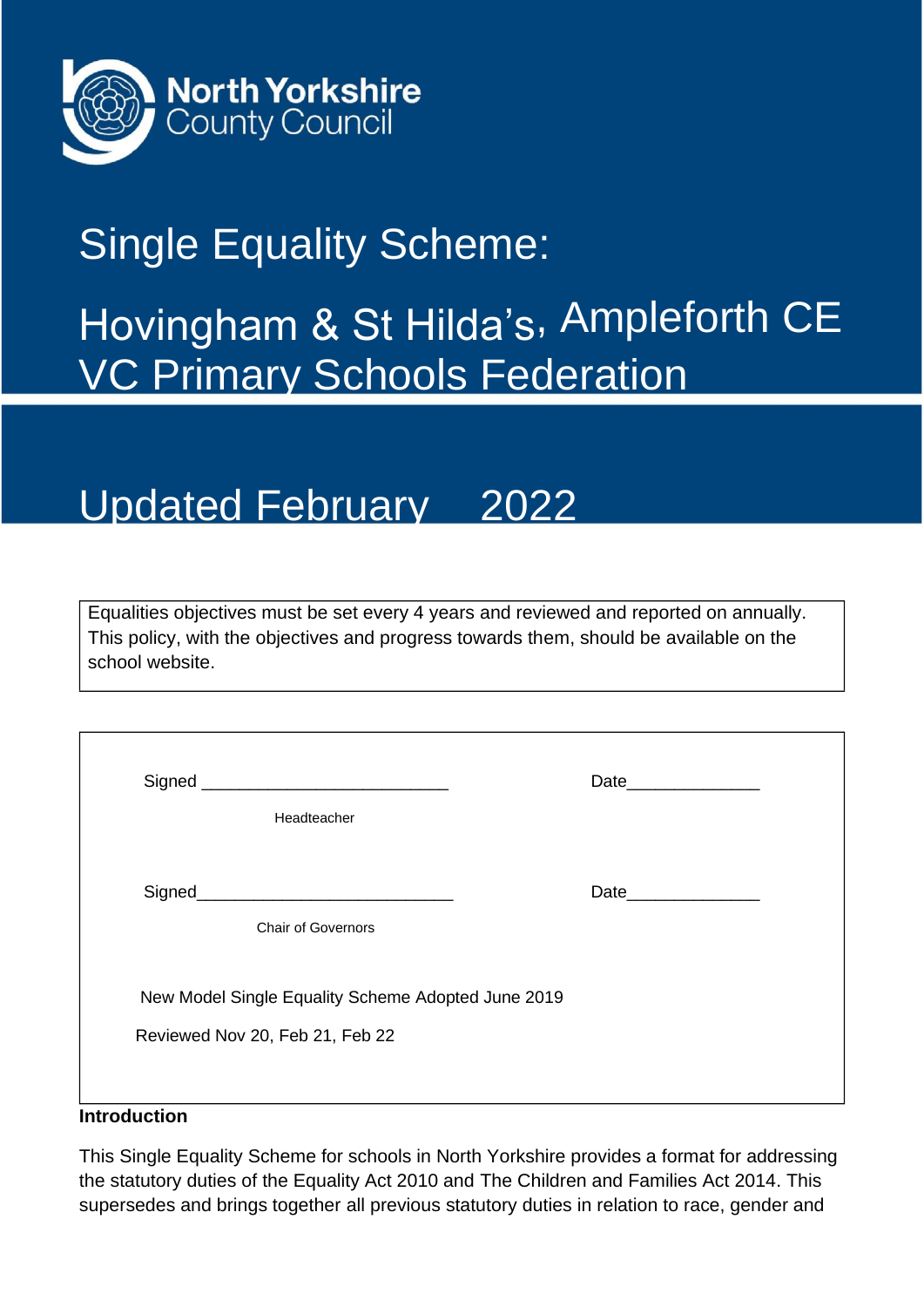disability and also addresses the duty to promote community cohesion, thus meeting the school's statutory duties in these areas.

The scheme also highlights how our school has worked with and listened to the staff, pupils, parents and carers to inform development of action plans and the need and commitment required to ensure the scheme is a success. This is underpinned by a commitment to promoting positive relationships and understanding between all groups within our school community.

This document sets out how pupils with the following protected characteristics will be protected in our school from harassment and discrimination:-

- $+$  disability.
- $+$  gender.
- $+$  race.
- $\div$  religion and belief.
- sexual orientation.
- + gender reassignment.
- pregnancy and maternity.

The law on disability discrimination is different from the rest of the Equalities Act in a number of ways. In particular, it works in only one direction – that is to say, it protects disabled people but not people who are not disabled. This means that schools are allowed to treat disabled pupils more favourably than non-disabled pupils, and in some cases are required to do so, by making reasonable adjustments to put them on a more level footing with pupils without disabilities The definition of what constitutes discrimination is more complex. Provision for disabled pupils is closely connected with the regime for children with special educational needs. Chapter 4 of the Act deals in detail with disability issues.

This scheme extends however to cover all aspects of vulnerability, including those associated with socio-economic factors (e.g. pupils from low income families).

As well as delivering high quality services to our pupils, the school is also committed to being a good employer and as such this scheme outlines how we meet our varied duties in terms of recruitment and employment practices. We are also committed to be fully inclusive of all community users, including parents and carers. As such, this scheme therefore also sets out how we will work to overcome any discrimination related to the other protected characteristics:-

- $+$  Age<sup>\*</sup>
- $\div$  Being married or in a civil partnership

\*A person's age is also a protected characteristic in relation to employment and the Act extends this (except for children) to the provision of goods and services, but age as a protected characteristic does not apply to pupils in schools. Schools therefore remain free to admit and organise children in age groups and to treat pupils in ways appropriate to their age and stage of development without risk of legal challenge, even in the case of pupils over the age of 18.

The impact of this scheme is reported on annually.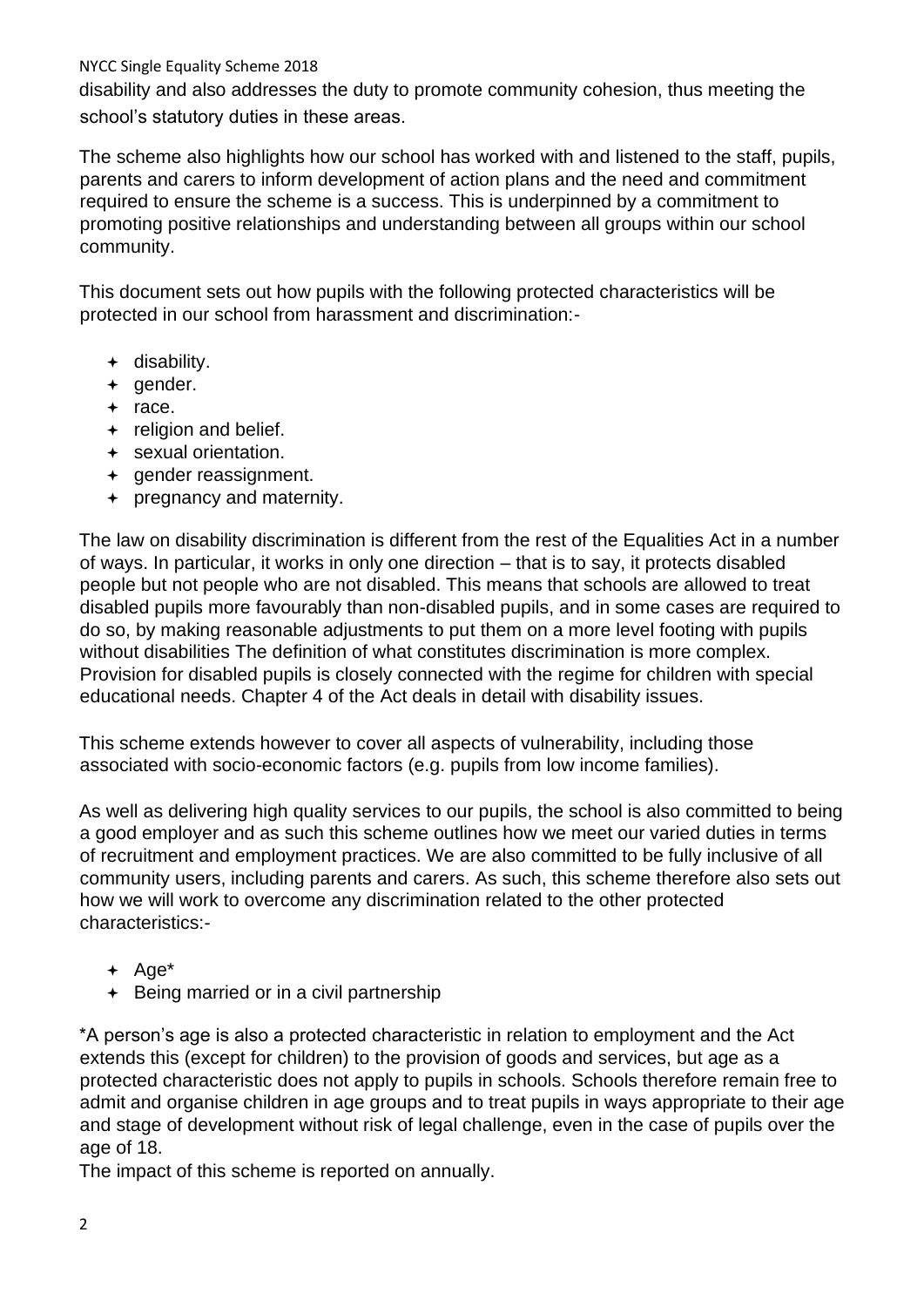- To articulate the school's commitment to equality which permeates all school policies and practices
- To ensure that everyone who belongs to, or comes into contact with, our school community is valued and respected
- To promote equality of opportunity and eliminate unlawful discrimination, harassment or victimisation
- To comply with statutory duties under equalities legislation in one document

## **Purpose of the Equality Scheme**

This equality scheme is the school's response to the specific and general duties in the current equality legislation, which has been brought together under the Equality Act 2010. It is an attempt to capture how the school is systematically establishing and implementing good practice in equality and diversity across all areas of school life. This includes a response to all aspects of social identity and diversity.

This Equality Scheme sets out how the school will:

- eliminate discrimination;
- eliminate harassment or victimisation related to any aspect of social identity or diversity;
- promote equality of opportunity;
- promote positive attitudes to all aspects of social identity and diversity;
- encourage participation by disabled people and people representing different aspects of social identity in public life;
- take steps to take account of difference even where that involves treating some people more favourably than others;
- take proportionate action to address the disadvantage faced by particular groups of pupils.

## **Planning to eliminate discrimination and promote equality of opportunity**

This scheme is underpinned by the core belief that all children and young people belong to their local community and share the same rights to membership of that community and a quality education. We set equality objectives with associated actions.

It encompasses our duties to promote positive outcomes in relation to race, gender and disability, but also identifies actions to address other social identities. It encompasses our **anticipatory duties to plan ahead for the reasonable adjustments** (reasonable and proportionate steps to overcome barriers that may impede some pupils) we need to make to be best placed to help disabled pupils who come to our school.

This replaces the school's Disability Accessibility Plan for the school (previously required under the planning duties in the Disability Discrimination Act) as it sets out how the school will increase access to education for disabled pupils, alongside other protected groups, in the three areas required:

- increasing the extent to which disabled pupils can participate in the school curriculum;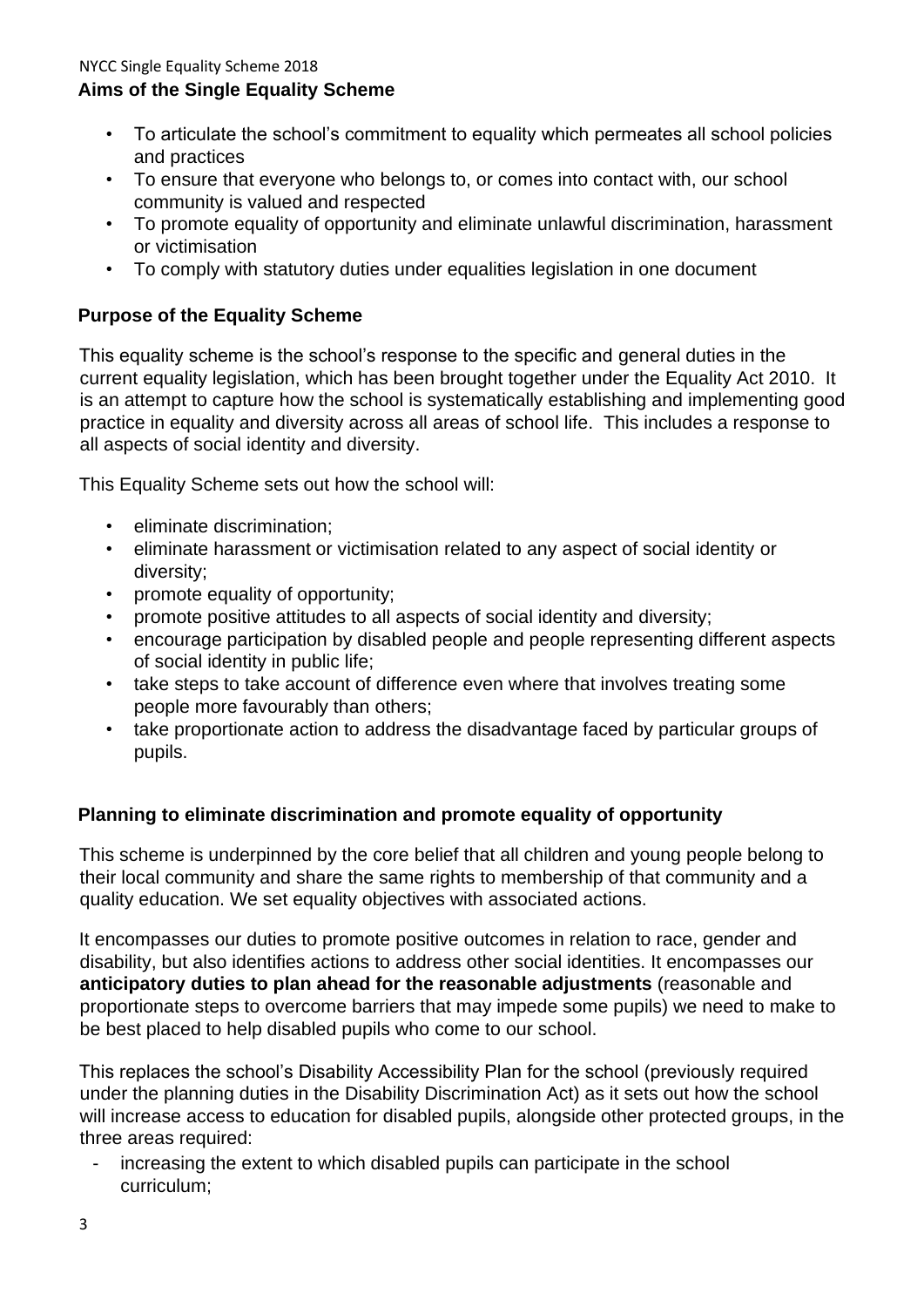improving the physical environment of the school to enable disabled pupils to take better advantage of education, benefits, facilities and services provided improving the availability of accessible information to disabled pupils.

The actions are renewed annually and progress towards the equality objectives within it is reported on regularly to governors, and this information is published at least annually. Equality objectives have been identified through consultation with key stakeholders. Our equality objectives are published at least once every four years.

This is understood and implemented by all staff and is available on the school website. It is available in different formats and in different languages on request to the school office.

Our school has regard to the need to provide adequate resources for implementing plans and must regularly review them. (NB An accessibility plan may be a freestanding document but may also be published as part of another document such as the school development plan.)

Our school records all prejudice based and hate incidents and reports them to the Local Authority, in line with the guidance, which can be found at:

[http://cyps.northyorks.gov.uk/equalities-and-diversity.](http://cyps.northyorks.gov.uk/equalities-and-diversity) Pupils and staff are encouraged to report incidents and the school responds effectively, aiming to eliminate all forms of discrimination and prejudiced based incidents.

## **What kind of a school are we?**

## **School Vision and Values**

## **'Where everyone grows'**

Our vision, "Where everyone grows" is rooted in "I have come that that they may have life, and have it to the full" (John 10.10) We believe that education must equip people of all ages with the skills to maximise their engagement with the world around them and education must develop academic, spiritual, emotional and personal growth.

The school's vision and values statement reflects the school's ambitions for all its pupils and have been developed with the whole community. It refers to the key requirements set out in the National Curriculum Inclusion Statement

[https://www.gov.uk/government/publications/national-curriculum-in-england-framework](https://www.gov.uk/government/publications/national-curriculum-in-england-framework-for-key-stages-1-to-4/the-national-curriculum-in-england-framework-for-key-stages-1-to-4)[forkey-stages-1-to-4/the-national-curriculum-in-england-framework-for-key-stages-1-to-4](https://www.gov.uk/government/publications/national-curriculum-in-england-framework-for-key-stages-1-to-4/the-national-curriculum-in-england-framework-for-key-stages-1-to-4) for developing an inclusive curriculum: setting suitable learning challenges; responding to pupils' diverse learning needs; overcoming potential barriers to learning and assessment, for individuals and groups of pupils.

The school is committed to addressing any actions which are identified to improve our inclusive practice.

## **School Context**

The nature of the school population and context to inform action planning for the equality scheme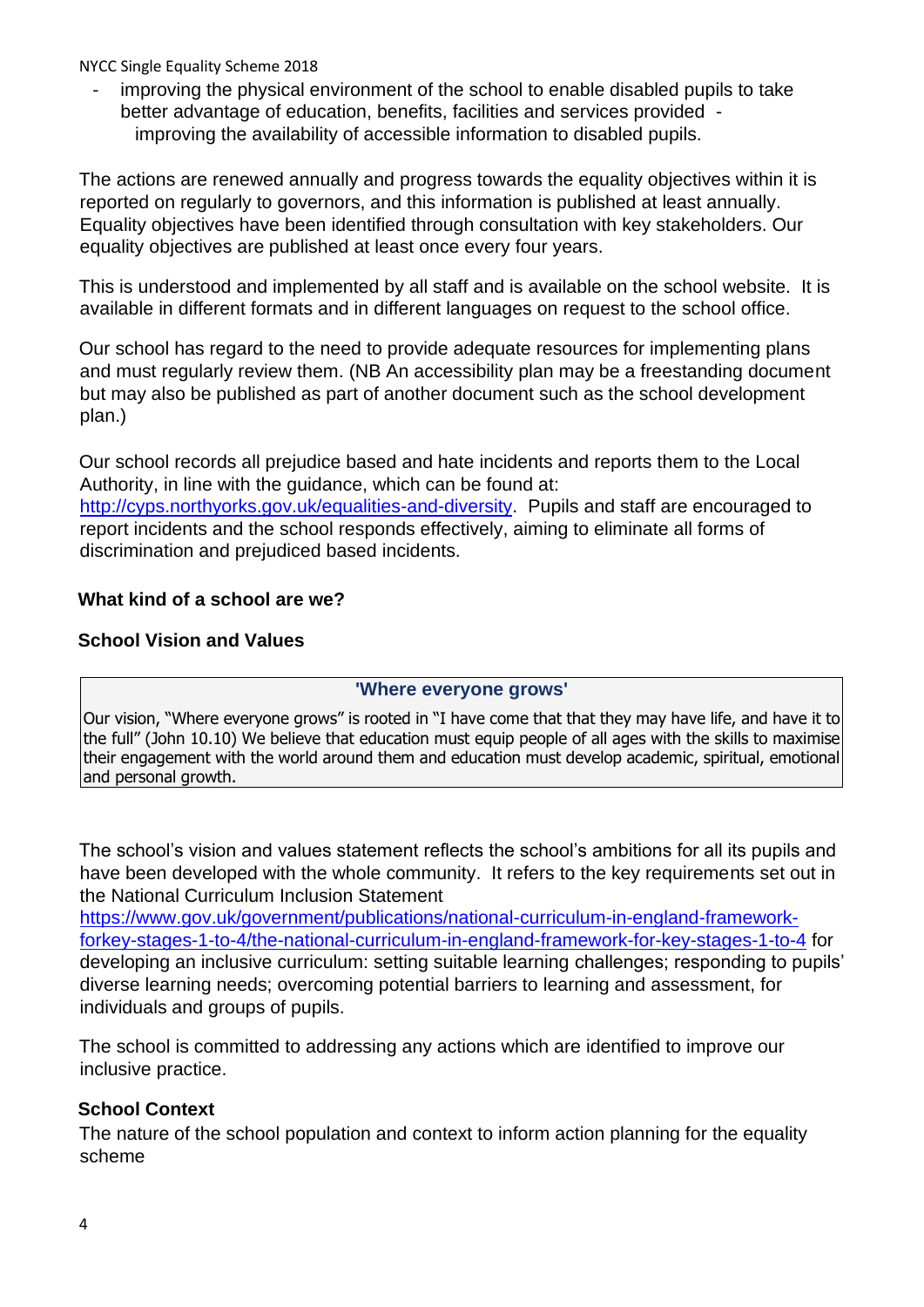#### **Factors of the geographical location of the school**:-

#### **Factors of the geographical location of the school**:-

*Factors of the geographical location of the schools:- Hovingham* 

- *The school serves rural communities on the edge of the North Yorks Moors; including the small villages of Hovingham and Stonegrave and surrounding hamlets and farms (Hovingham)).*
- *The school was established in 1864 and remains in the same building.*
- *The school roll is 16. Natural demographics of an ageing population and high house prices locally, continue to impact on the number of children coming from within our catchment area*
- *Pupils come from a range of backgrounds and there is a wide range of income levels. Many parents work locally, in low income employment.*
- *10% of children travel to/from school on school transport, and 37% of children come from out of our catchment area.*
- *The number of children receiving free school meals (0%) is below the national average*
- *8 children are on the Special Needs register.*
- *There are no looked after children in school.*
- *Attendance is in line with the national average,*
- *There is private nursery provision on the outskirts of the village and many of the children attend this prior to entering the Foundation Stage/Key Stage 1 class*
- *Current mobility of pupils is high. Although over time most children enter the school in the Foundation Stage and stay until the end of Y6, recently a number of children have entered and left the school at other times and in other year groups*
- *The school has in the past made adjustments to support disabled pupils. These included; yellow marking of steps, installation of a grab rail in the boys' toilet cubicle, staff and pupil wearing a radio mike*
- *The school site is level, but there are shallow steps up into the school building. This makes wheelchair access difficult, but there are ramps available to cover the steps.*
- *When the storage sheds were refurbished in 2005 disabled toilet facilities were installed.*
- *There is access to computers on the ground floor*

#### *St. Hilda's Ampleforth*

- *The school also serves a rural community at the edge of the North York Moors, including the villages of Ampleforth, Wass, Gilling, Oswaldkirk. Established since 1833, the current building dates from 1965.*
- *The school currently has 30 pupils on roll organized into 2 classes each morning and 2 each afternoon, including a 13 place nursery operating mornings only.*
- *Pupil numbers have risen since September 2015. Mobility of pupils into and out of the school is low.*
- *Ampleforth village is dominated by Ampleforth R.C. College, a large public school which influences life in the village. A significant proportion of the population is Catholic and there is also a R. C. primary school in the village.*
- *Pupils are from a range of backgrounds including farming and rural with few professional families. Many parents work locally in low income employment.*
- *Three pupils are from non white origin.*
- *The school is in receipt of Pupil Premium for one pupil.*
- *4 child are on SEN register. Not all pupils hear English as a first language at home.*
- *Attendance is in line with the national average.*
- *St. Hilda's opened a L.E.A. maintained nursery class in April 2005 to serve the local communities of St. Hilda's C.E. and St. Benedict's R.C. Schools in the village.*
- *The school has in the past made adjustments to support disabled pupils. This includes, a ramp for wheelchair access to the playground, ramp access to the school building and the installation of a disabled toilet*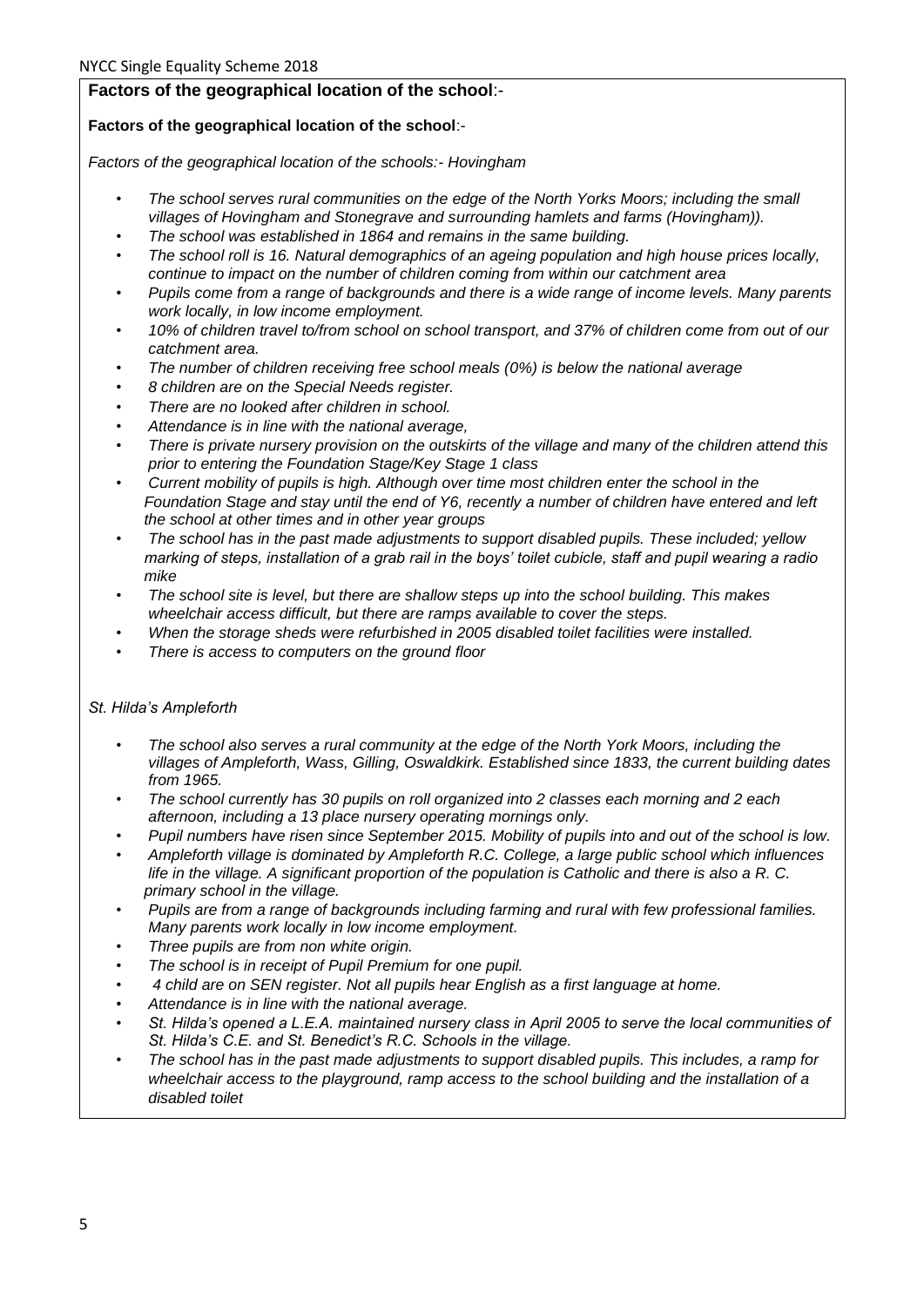#### **The training taken to position the school well for the equality and diversity agenda**.

| Headteacher & Chair of Governors training for Safer recruitment |  |
|-----------------------------------------------------------------|--|
| Formal SENCO update termly - frequent informal discussion       |  |
| Meeting medical needs of children - as needed                   |  |
| Governor past training community cohesion                       |  |
| Stonewall Training 2019 (Headteacher)                           |  |
| Restrictive Physical Intervention - Jan 2020 and Jan 22         |  |
| PDA Training December 2020 (Headteacher) Staff Training 21      |  |

#### **School provision**

#### **Examples of reasonable adjustments the school makes as a matter of course**

From September 2012 schools and local authorities have a duty to supply auxiliary aids and services as reasonable adjustments where these are not being supplied through Special Educational Needs (SEN) statements or from other sources. Additional high needs funding may be available on application to the local authority.

- Visual timetables
- Labels with pictorial/diagrammatic support
- Use of cream paper for copying, coloured overlays and paper available
- Alternative means of recording available to children
- Planning includes approaches to meet the needs of children with a variety of learning styles
- Behaviour policy and management strategies are positive and include a range of graduated incentives and consequences. They support children in taking responsibility for their actions
- Overview of provision available in the school is compiled and updated regularly Individual provision maps for children on SEN register- updated termly
- IEPs/IBPs for those on SEN Register
- Provision explained to and discussed with children who are provided with interventions

#### **Outcomes for pupils**

Outcomes for pupils are analysed against social identity issues, i.e. gender, ethnicity, disability, faith background, and aspects of vulnerability identified by the school. This is compared with the outcomes made for all pupils.

These processes form part of the school's equality impact assessment to determine the impact of our provision on improving outcomes for identified pupils. In line with statutory requirements all new policies as well as existing policies and functions are evaluated for the impact they have, in consultation with identified pupils and parents/carers.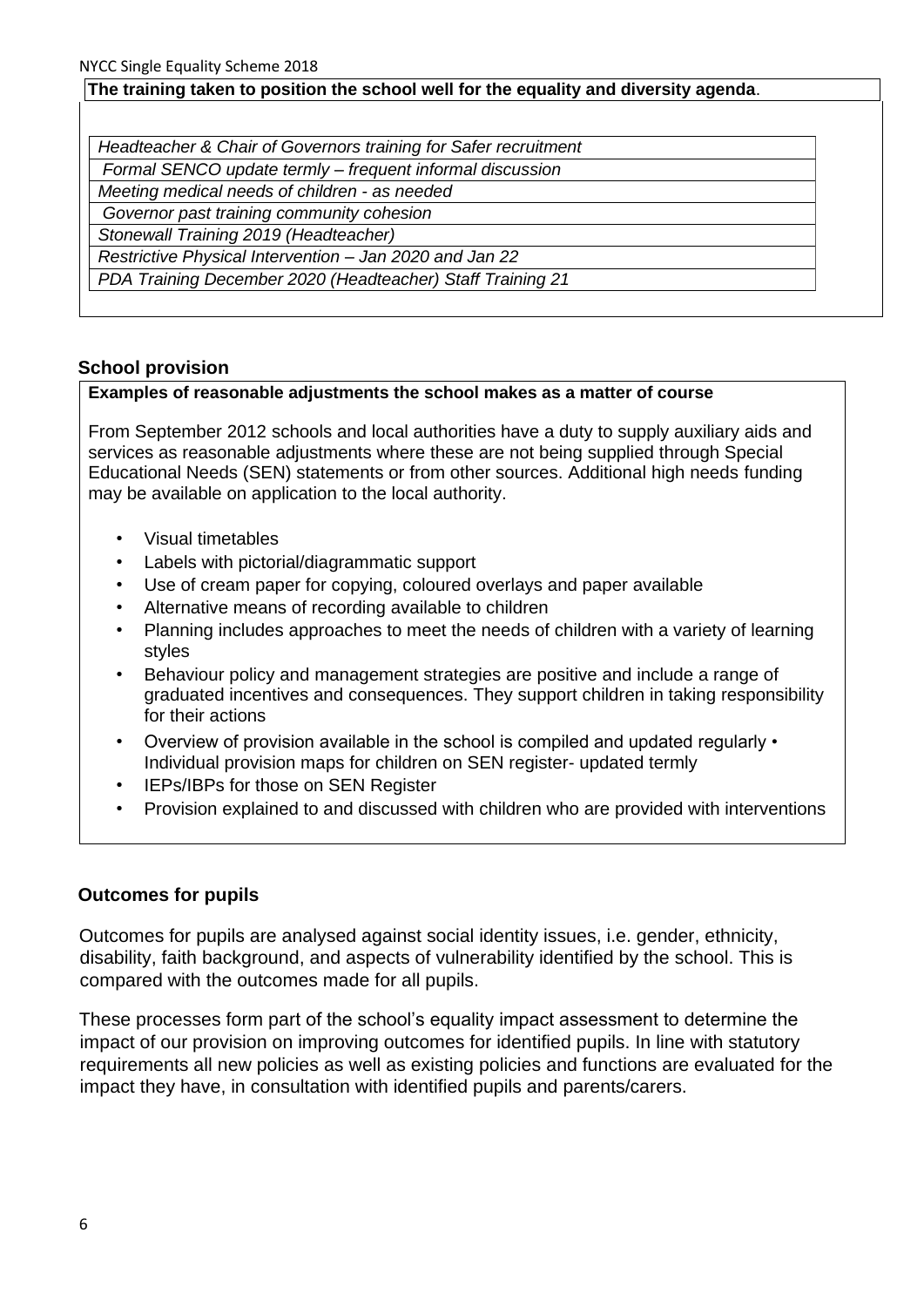#### Examples

- pupils' attainment analysis of end of key stage results for pupils of particular groups
- **O** the quality of particular groups of pupils' learning and the progress they make throughout the school
- the extent to which different groups of pupils feel safe (e.g. *Incidents of racism, 'hate' and bullying involving particular groups of pupils*)
- the behaviour of particular groups of pupils (*e.g. exclusion data for particular groups of pupils*)
- **O** the extent to which pupils from particular groups adopt healthy lifestyles
- **O** the extent to which pupils from particular groups contribute to the school and the wider community (*e.g. participation and achievement on extra-curricular/extended school activities, participation on school trips for particular groups of pupils*)
- attendance data for all pupils and for particular groups (e*.g. extended leave/mobility issues for particular groups of pupils*)
- **O** the effectiveness of the school's engagement with parents/carers of particular groups of pupils (*e.g. attendance at parents' meetings, involvement in planning provision, consultation with, results of parental feedback)*
- *impact of the use of specific individual budgets e.g. Pupil Premium report SEN information report*
- *the number of hate incidents reported and action taken to address any concerns*
- *the impact of the use and impact of specific individual budgets, e.g. Pupil Premium Strategy Report*

#### **Equalities objectives**

Our Equalities Objectives, based on needs analysis, for the period 2018-2022 are:

**Equality Objectives 2018-22** 

**Objectives:** 

- To close the gap in attainment between boys and girls
- To close the gap in attainment with FSM pupils

**We have identified these objectives because** whilst cohorts are small and can therefore provide statistically insignificant data, we consider these are objectives we should continue to focus on.

Indicators of progress towards the objectives are reviewed annually.

#### *February 22 Review*

Statutory Assessments did not take place in Summer 2021 due to COVID 19. Results continue to be deemed by the school to be cohort specific due to the very small cohort sizes but are monitored closely, nevertheless. Data is reviewed as part of Pupil Progress Meetings between Headteacher and class teachers and also by the Full Governing Board.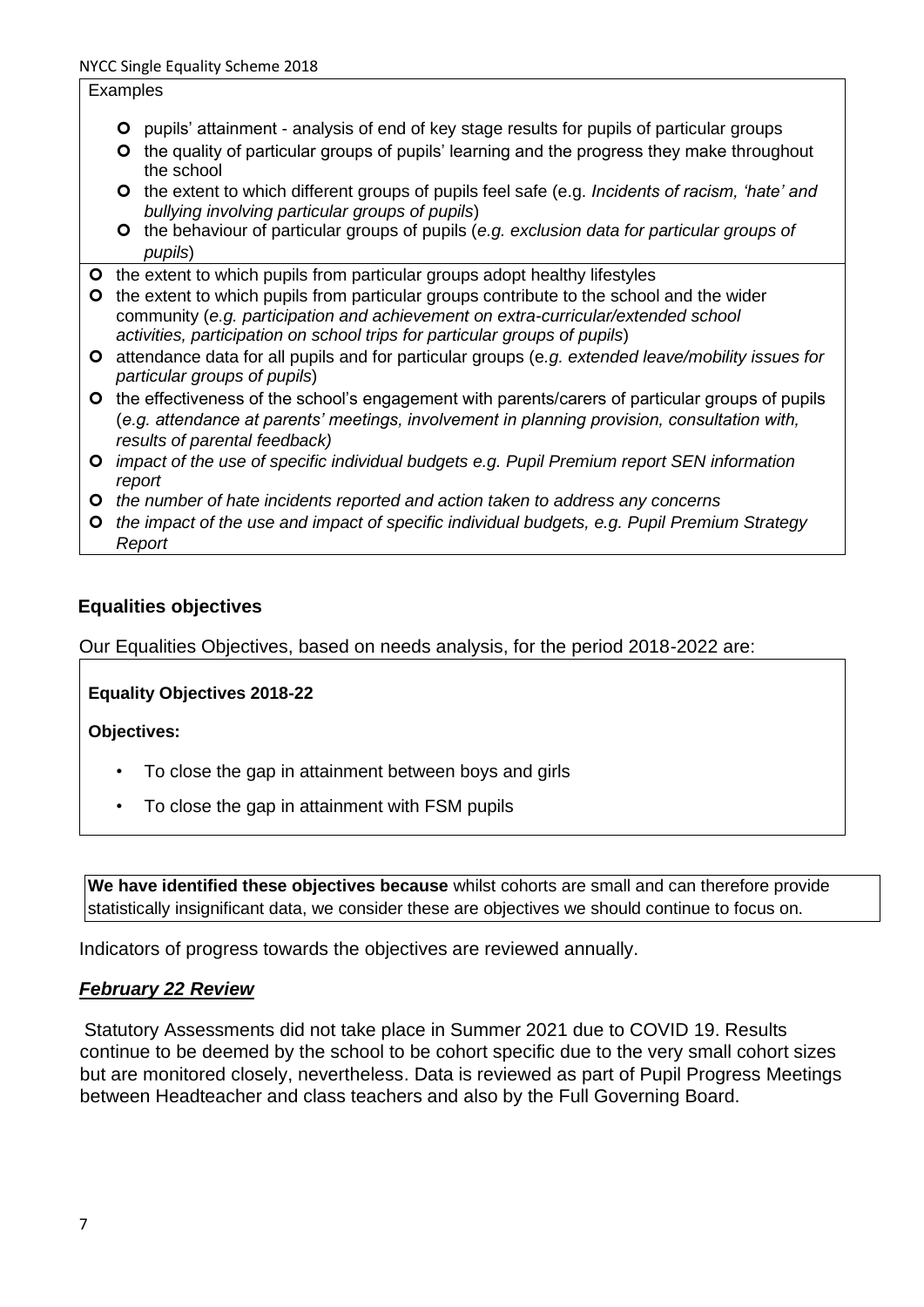## **Roles and Responsibilities in Implementing the Single Equality Scheme and Equalities Objectives**

## **The Head Teacher will:**

- ensure that staff and parents are informed about the Single Equality Scheme and equality objectives;
- ensure that the scheme is implemented effectively;
- manage any day to day issues arising from the policy whether for pupils or for the school as an employer;
- ensure all hate incidents are recorded, appropriately responded to and reported to the Local Authority;
- ensure staff have access to training which helps to implement the scheme;
- liaise with external agencies regarding the policy so that the school's actions are in line with the best advice available;
- monitor the scheme and report to the Governing Body at least annually, on the effectiveness of the policy and progress towards the equalities objectives;
- ensure that the SLT are kept up to date with any development affecting the policy/action plan arising from the scheme;
- provide appropriate support and monitoring for all pupils and specific and targeted pupils to whom the scheme and equality objectives has direct relevance, with assistance from relevant agencies.

## **The Governing Body will:**

- ensure that the school complies with all relevant equalities legislation;
- recommend all governors receive up to date training in all the equalities and SEND duties;
- designate a governor with specific responsibility for the Single Equality Scheme and equalities objectives;
- establish that the action plans arising from the scheme are part of the School Development Plan;
- support the Headteacher in implementing any actions necessary;
- inform and consult with parents about the scheme;
- publish equality objectives every four years
- evaluate the action plan annually
- publish information at least annually.

## **The Senior Leadership Team will:**

- have general responsibility for supporting other staff in implementing this scheme;
- provide a lead in the dissemination of information relating to the scheme;
- identify good quality resources and CPD opportunities to support the scheme;
- with the Headteacher, provide advice/support in dealing with any incidents/issues;
- assist in implementing reviews of this scheme as detailed in the School Development Plan.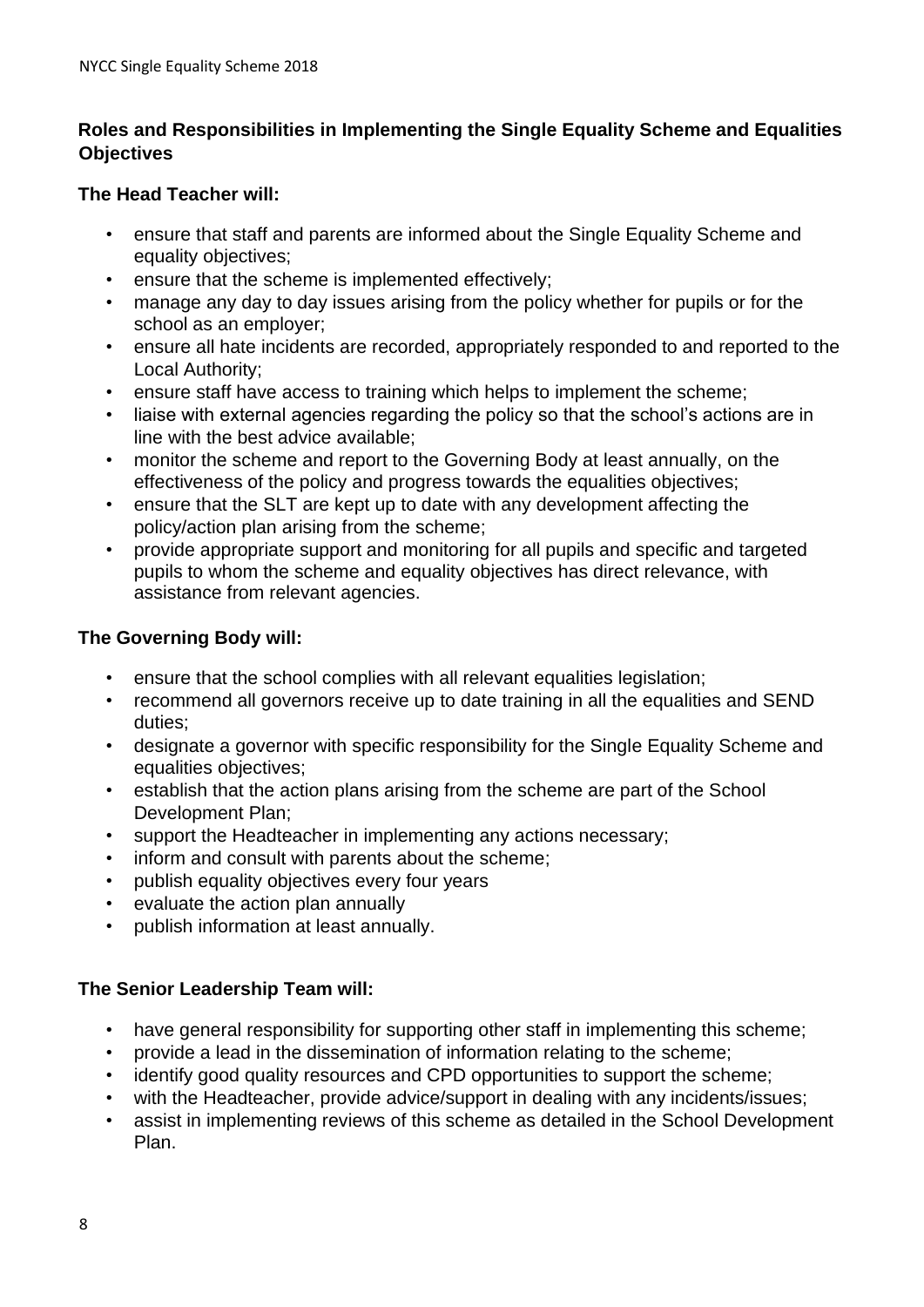- Person responsible for maintaining and sharing with all the staff those vulnerable pupils and how their needs will be met; James Pynn (Headteacher) & Faye DoddsAston (SENCO)
- Person responsible for ensuring the specific needs of staff members are addressed James Pynn (Head)
- Person responsible for gathering and analysing the information on outcomes of vulnerable pupils and staff – James Pynn(Head) and Faye Dodds-Aston (SENCo)
- Person responsible for recording, reporting and monitoring prejudice based and hate incidents – James Pynn (Head)
- Governor responsible for publishing the SEN information report Jane Richardson

## **Parents/Carers will:**

- have access to the scheme and equalities objectives;
- be encouraged to support the scheme:
- have the opportunity to attend contribute to the development of the scheme;
- have the right to a personalised approach to meeting additional needs and a right to have their views taken into account.
- have the right to be informed of any incident related to this scheme which could directly affect their child.

## **School Staff will:**

- accept that this is a whole school issue and support the Single Equality Scheme and equalities objectives;
- be aware of the Single Equality Scheme and how it relates to them;
- be encouraged to express their views through a staff survey;
- make known any queries or training requirements
- know how to deal with incidents of concern, including bullying and how to identify and challenge bias and stereotyping;
- know procedures for reporting prejudice based and hate incidents;
- not discriminate on racial, disability or other grounds;
- keep themselves up to date with relevant legislation and attend training and information events organised by the school or LA;
- ensure that pupils from all groups are included in all activities and have full access to the curriculum;
- promote equality and diversity through teaching and through relations with pupils, staff, parents, and the wider community.

## **Pupils will:**

- be encouraged to express their views and contribute where possible to the formulation of policies
- be made aware of any relevant part of the scheme, appropriate to age and ability;
- be expected to act in accordance with any relevant part of the scheme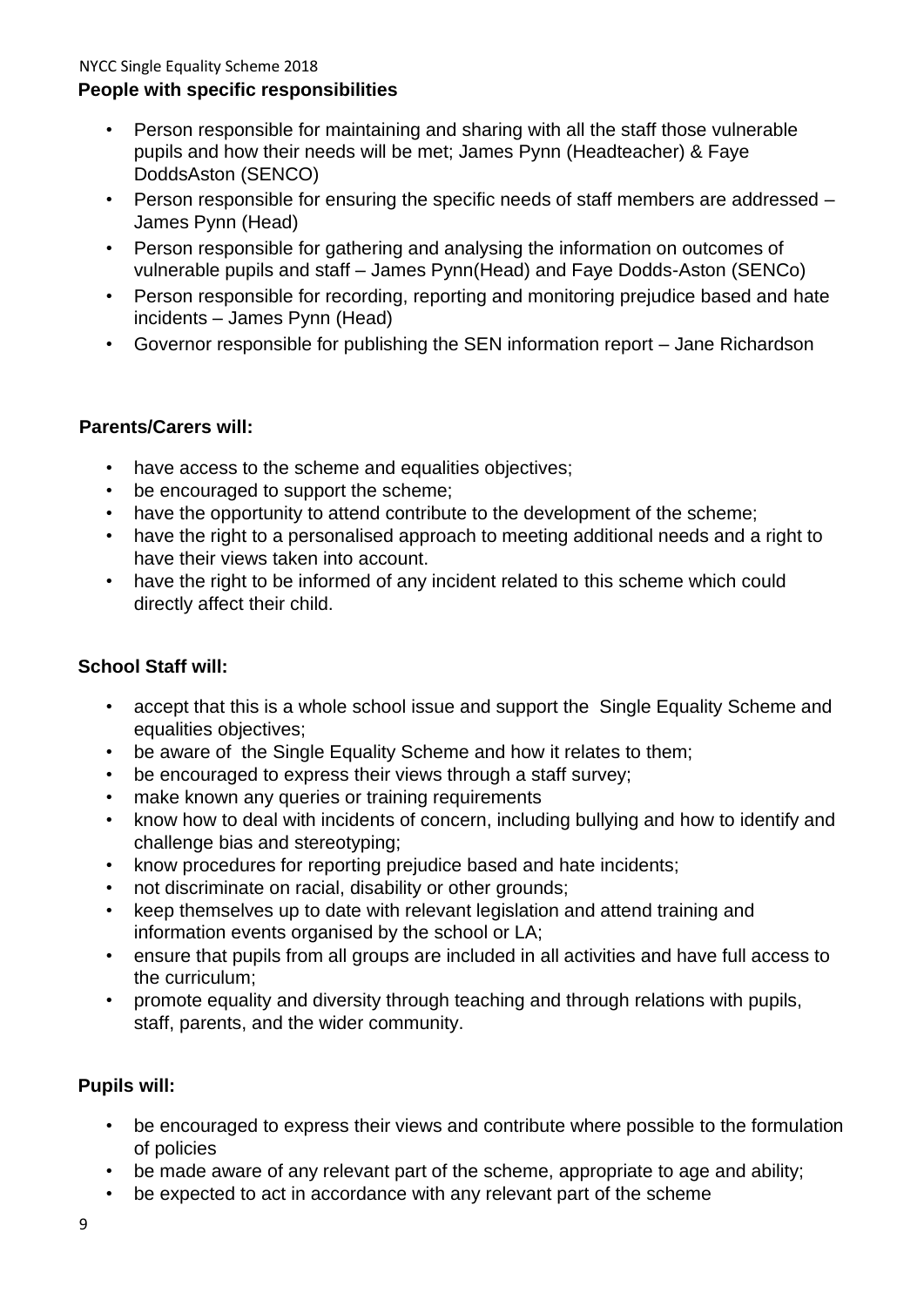- experience a curriculum and environment which is respectful of diversity and difference and prepares them well for life in a diverse society;
- understand the importance of reporting discriminatory bullying and racially motivated incidents;
- ensure the peer support programme within the school promotes understanding and supports pupils who are experiencing discrimination.

Visitors and contractors are responsible for complying with the school's Equality Scheme – non-compliance will be dealt with by the Headteacher.

## **Involvement Processes**

Policies are vital to identify and consolidate thinking regarding appropriate provision for pupils, however, they are often viewed as an end, when they should be seen as a process always evolving in response to changes and evidence from impact assessments. When developing this Equality Scheme and the equalities objectives, the school is clear that this is a process which must be informed by the involvement of all participants such as pupils, parents, school staff, governors and external agencies. This will ensure that the school gleans insights into the barriers faced by people from different social identity backgrounds and learns the best ways to overcome such barriers. This Scheme and equalities objectives will be informed, therefore, by:

- the views and aspirations of pupils themselves from different social identity backgrounds:
- the views and aspirations of parents of pupils from different social identity backgrounds:
- the views and aspirations of staff from different social identity backgrounds;
- the views and aspirations of members of the community and other agencies, including voluntary organisations, representing different social identity backgrounds;
- the priorities in the North Yorkshire Children and Young People's Plan.

## **Mechanisms for involvement**

At this school the following mechanisms will ensure the views of **pupils** inform the equality objectives and action plan:

- *Exit interviews with pupils;*
- *Individual interviews with pupils involved in incidents of a discriminatory nature or bullying related to discrimination;*
- *Individual interviews with pupils experiencing reasonable adjustments;*
- *Growing Up in North Yorkshire Pupil Survey*

At this school the following mechanisms will ensure the views of **staff** inform the Equality Scheme, objectives and action plan:

- *Regular staff meetings with specific agenda items;*
- *Individual discussions with staff as a part of performance management.*

At this school the following mechanisms will ensure the views of **parents and the community** inform the Equality Scheme, objectives and action plan: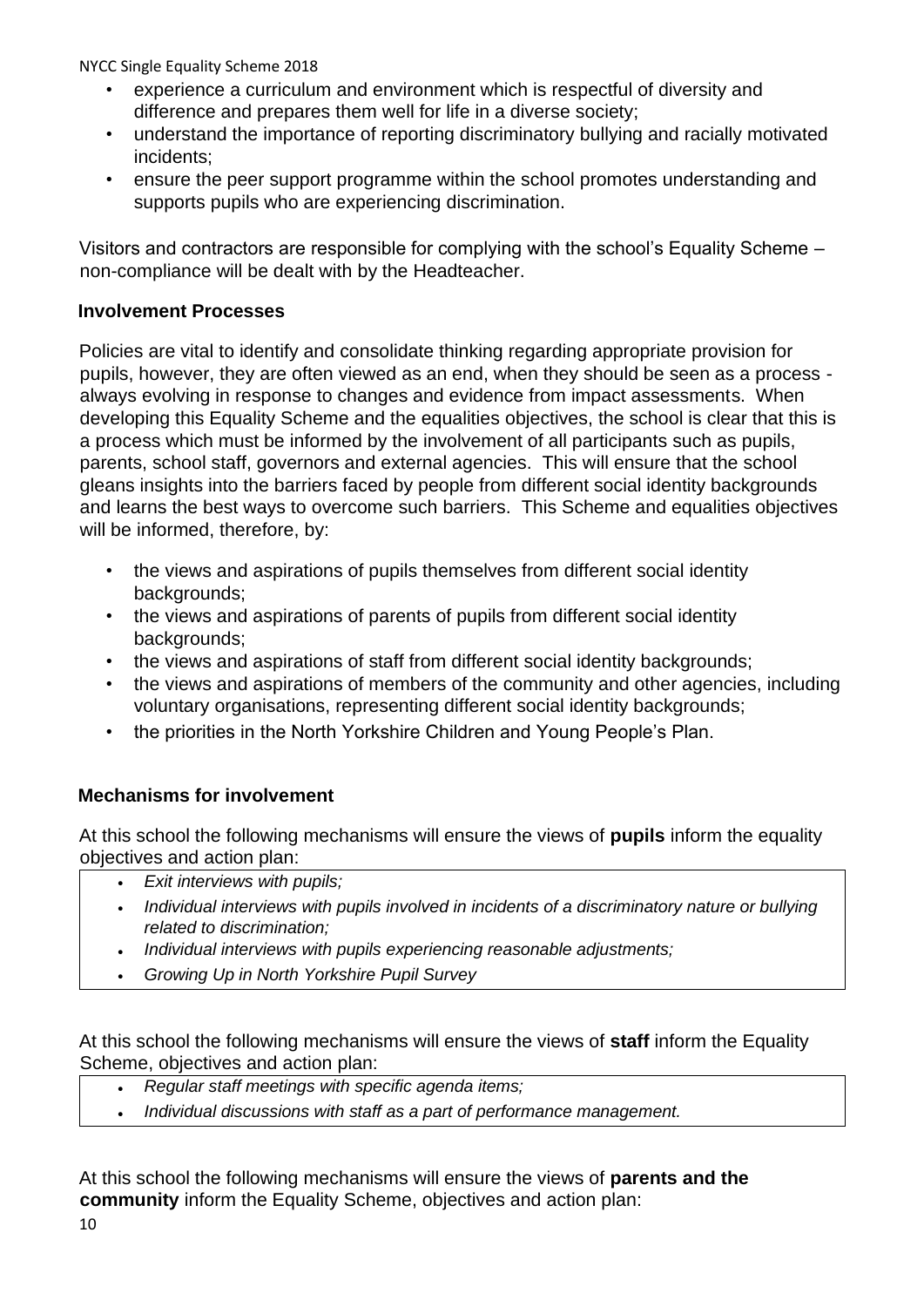- Welcoming parents and the community into school so that they are critical drivers in policy development.
- *Text to be inserted into communication with parents: "your support for your child's education is crucial to their progress. Please tell us if there is any adjustments we need to make to help you support your child, for example: letters in large font; letters in different languages; wheelchair access; explaining things over the phone; a discussion with a school colleague of the same gender."*
- *Feedback through the Governing Body meetings;*
- *Feedback through the Friends meetings (Hovingham)*

The school's action plan will focus on developing the involvement of pupils, staff and parents from different social identity backgrounds over the four years (maximum) of this Scheme and the equalities objectives. We will consider varying the times, methods and the venues for this involvement to ensure the best possible attendance and ensure views can be heard. This way the school will learn what works and the involvement of pupils, staff and parents will improve and deepen over time.

## **Making it happen Action Planning**

It is no longer a requirement for schools to have an equality action plan.

The effectiveness of this Scheme and progress with the equalities objectives will be evaluated and reflected in:

- school self-evaluation;
- pupil progress, outcomes and engagement,
- feedback e.g. Parentview, pupil voice

## **Reporting**

This Scheme and equalities objectives will be reported on annually. Information will be displayed on the school website and it will be referenced in school newsletters and in the school's prospectus.

## **Publication**

Equalities objectives will be published and available to anyone requesting a copy. They will be referenced in school newsletters, the school prospectus and on the school's website.

Information is published demonstrating how the school is complying with the Public Sector Equality Duty and the school's equality objectives. The school updates its published information at least annually and publishes the equality objectives at least every four years.

It will be up to schools themselves to decide in what format they publish equality information. For most schools, the simplest approach may be to set up an equalities page on their website where all this information is present or links to it are available. The regulations are not prescriptive and it will be entirely up to schools to decide how they publish the information, so long as it is accessible to those members of the school community and the public who want to see it. (5.25 DfE Equalities Guidance May 2014)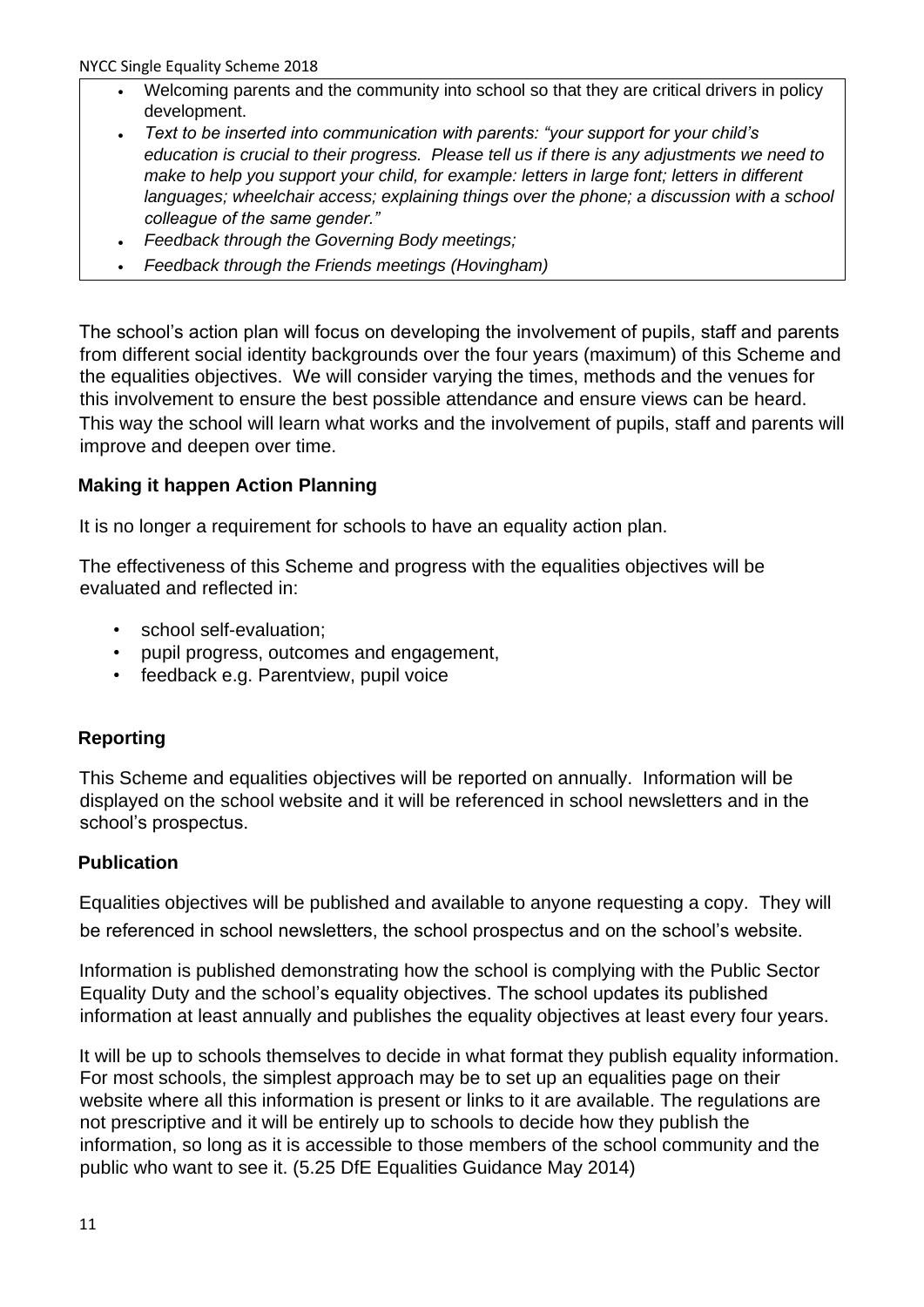*4.28 Schools and LAs need to carry out accessibility planning for disabled pupils. These are the same duties as previously existed under the DDA and have been replicated in the Equality Act 2010.* 

*4.29 Schools must implement accessibility plans which are aimed at:* 

*increasing the extent to which disabled pupils can participate in the curriculum;* 

*improving the physical environment of schools to enable disabled pupils to take* 

*better advantage of education, benefits, facilities and services provided; and* 

*improving the availability of accessible information to disabled pupils.* 

*4.30 Schools will also need to have regard to the need to provide adequate resources for implementing plans and must regularly review them. An accessibility plan may be a freestanding document but may also be published as part of another document such as the school development plan.* 

*4.31 OFSTED inspections may include a school's accessibility plan as part of their review*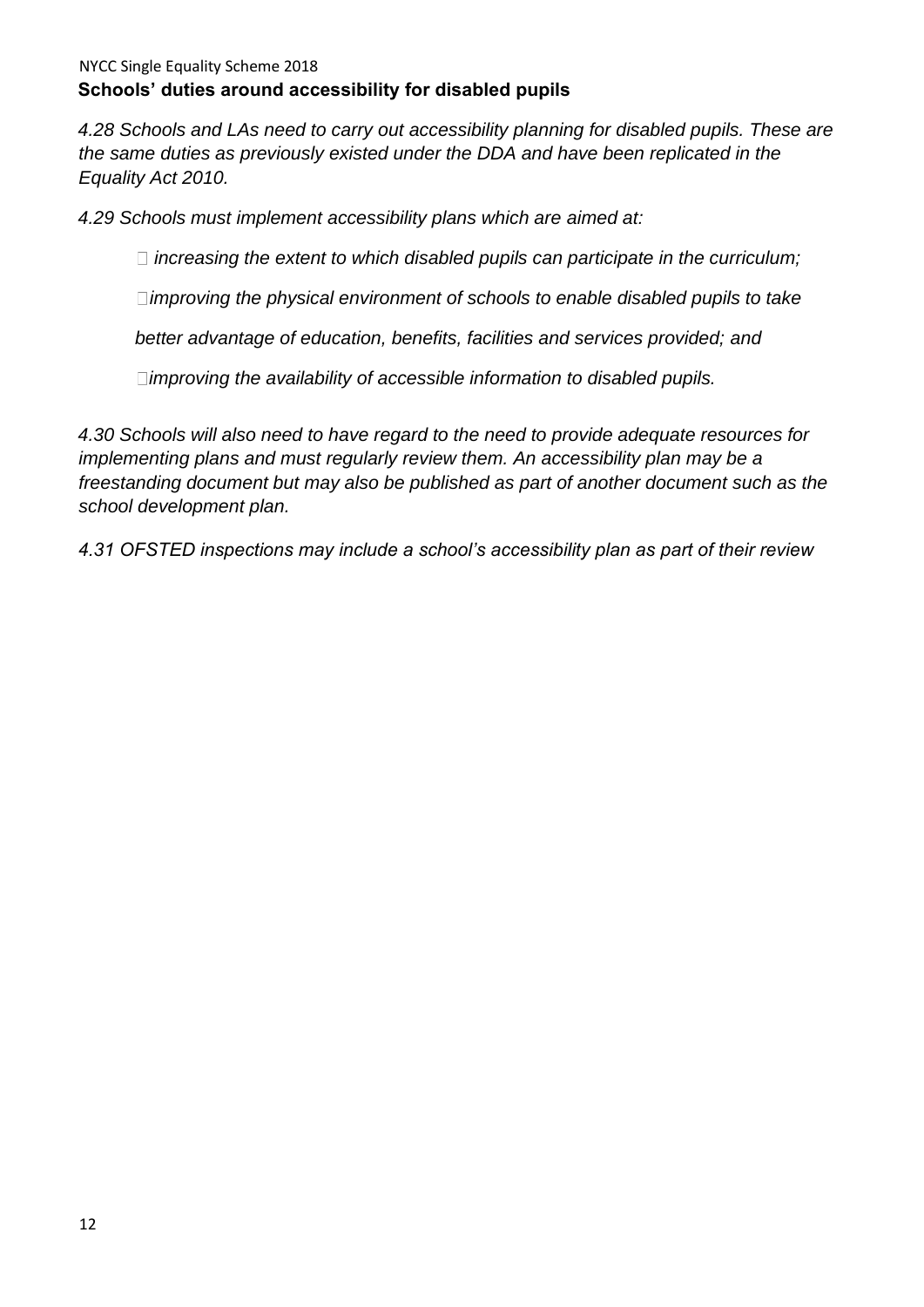This document relates to the The Equality Act 2010 and schools: Departmental advice for school leaders, school staff, governing bodies and local authorities May 2014, updated

June 2018 DfE

<https://www.gov.uk/government/publications/equality-act-2010-advice-for-schools> [T](https://www.gov.uk/government/publications/equality-act-2010-advice-for-schools)his

is for:

- school leaders
- school staff
- governing bodies

It applies to:

- local-authority-maintained schools
- academies and free schools
- local authorities
- non-maintained special schools
- independent schools

*5.16 Under specific duties set out in previous equality legislation, schools were required to produce equality schemes in relation to race, disability and gender. Under the specific duties there are no requirements to create equality schemes. But schools may choose to continue producing such a scheme, if it helps them to comply with the Equality Duty, and they can expand it to cover the additional protected characteristics*

## **Contact us**

North Yorkshire County Council, County Hall, Northallerton, North Yorkshire, DL7 8AD Our Customer Service Centre is open: Monday - Friday 8.30am - 6.00pm and Saturday 9.00am - 12.00pm Tel: 0845 8727374 email: customer.services@northvorks.gov.uk Or visit our website at: www.northvorks.gov.uk

If you would like this information in another language or format such as Braille, large print or audio, please ask us.

ا گرآپ کومعلومات سی دیگرزبان یاد یکرشکل میں در کارہوں تو برائے مہر بانی ہم ہے یو<u>جھ</u>ئے۔

如缺索取以另一語文印製或另一格式製作的資料,請與我們聯絡。

যদি আপনি এই ডকমেন্ট অন্য ভাষায় বা ফরমেটে চান, তাহলে দয়া করে আমাদেরকে বলন।

Aby otrzymać te informacje w innym języku lub formacie, np. w alfabecie brajla, w wersji dużym drukiem lub audió, prosimy się z nami skontaktować.

Tel: 01609 532917

Email: communications@northyorks.gov.uk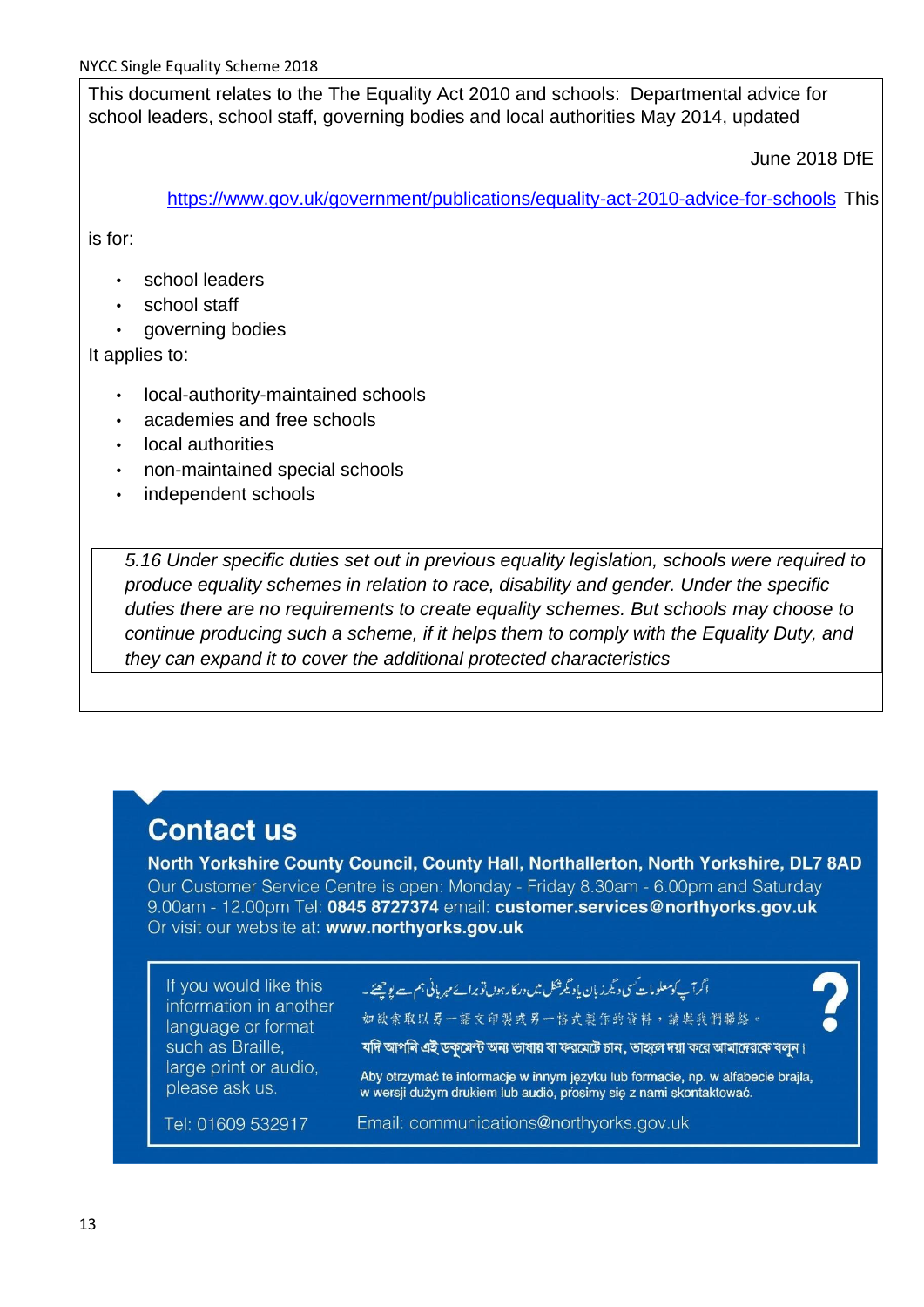## **Appendix 1: Equality Legislation and Guidance**

This equality scheme responds to the current equalities legislation.

• The Equality Act 2010 is the overarching legislation for all equality duties.

The act serves two main purposes:

- a) To harmonise discrimination law;
- b) To strengthen the law to support progress on equality.

The act supersedes or strengthens the following acts and regulations:

- The Equal Pay Act 1970
- The Sex Discrimination Act 1975
- The Race Relations Act 1976
- The Disability Discrimination Act 1995
- The Employment Equality (Religion & Belief and Sexual Orientation) Regulations 2003
- The Employment Equality (Age) Regulations 2006
- The Equality Act 2006 Part 2
- The Equality Act (Sexual Orientation) Regulations 2007
- The SEN Code of Practice 2001

#### **Overview of previous equalities legislation which has been harmonised and strengthened by Equality Act 2010:**

- Race Relations Act (RRA) 1976/2000 statutory positive duty to promote racial equality, promote good race relations and eliminate unlawful racial discrimination;
- Sex Discrimination Act (SDA) 1975 (and Regulations 1999), Gender Equality Duty 2007

statutory positive duty to promote gender equality and eliminate unlawful gender discrimination;

• Employment Equality (religion or belief) (sexual orientation) Regulations 2003 extended to education, Equality Act (Part 2) 2007

The Act sets out that is unlawful for schools to discriminate against a person: a) in the terms on which it offers to admit him/her as a pupil:

b) by refusing to accept an application to admit him/her as a pupil, or

c) where he/she is a pupil of the establishment:

i) in the way in which it affords him/her access to any benefit, facility or service, ii) by refusing him/her access to a benefit, facility or service, iii) by excluding him/her from the establishment, iv) by subjecting him/her to any other detriment.